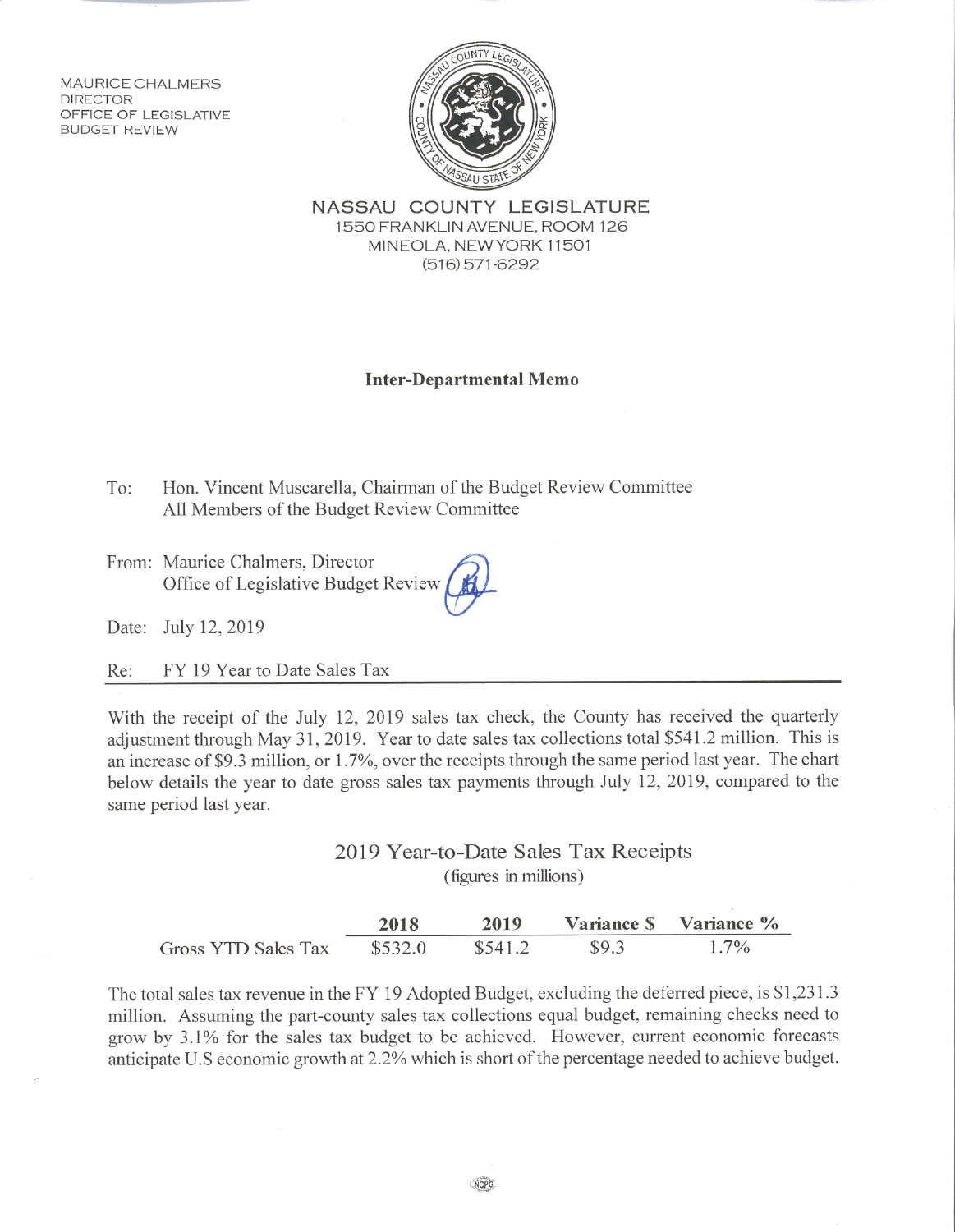The following chart provides an itemization of current national 2019 economic forecasts. Throughout the US, economic growth is expected to average 2.2% in 2019 and 1.5% in 2020.

|                        | 2019    | <b>2020</b> |
|------------------------|---------|-------------|
| Fannie Mae             | 2.1%    | 1.5%        |
| Mortgage Bankers Assn. | 2.0%    | 1.1%        |
| Federal Reserve Bank   | 2.6%    | 2.0%        |
| Average                | $2.2\%$ | 1.5%        |
|                        |         |             |

## **US GDP 2019 and 2020 Forecasts, as of Q2 or June 2019**

A review of current local economic indicators was mixed with a major concern on the local housing market.

- June 2019 Multiple Listing Service of Long Island figures show that on a year-to-date basis, Nassau County home sales are down 2.3%. It should be noted the month of June recorded the largest annual decline, -14.1%, and the current sales tax collections do not yet reflect June 2019 revenues.
- The number of New York area construction starts rose 22.0% in May 2019 from the prior year. 1
- Siena College Research Institute figures reveal that consumer confidence in the metropolitan area is essentially unchanged from the prior year.<sup>2</sup>
- New York State Department of Labor figures show that the Nassau County labor force grew 1.5% from the prior year. Of the new entrants, 63.6% were able to find employment and the number of employed residents grew by 0.5% from a yearly perspective.

The following chart depicts the resultant sales tax variances for various annual growth rates on the remaining checks, assuming the part-county collections equal budget.

| <b>Forecast Sales Tax Growth and Resultant Annual Impact</b> |                               |  |  |  |
|--------------------------------------------------------------|-------------------------------|--|--|--|
| <b>Remaining Growth</b>                                      | Sales Tax Surplus / (Deficit) |  |  |  |
| 0.0%                                                         | $(\$20.6)$                    |  |  |  |
| 1.0%                                                         | (\$13.9)                      |  |  |  |
| 1.5%                                                         | (\$10.5)                      |  |  |  |
| 2.0%                                                         | (\$7.2)                       |  |  |  |
| 2.5%                                                         | $(\$3.9)$                     |  |  |  |
| 3.0%                                                         | $(\$0.5)$                     |  |  |  |

 $\overline{a}$ 

<sup>&</sup>lt;sup>1</sup> Winzelberg, David, "Construction Starts Rise in May", LIBN.com, June 27, 2019.

<sup>&</sup>lt;sup>2</sup> Madore, James T., "Metro Area Consumer Confidence Numbers Mostly the Same as Last Year", Newsday.com, July 3, 2019.